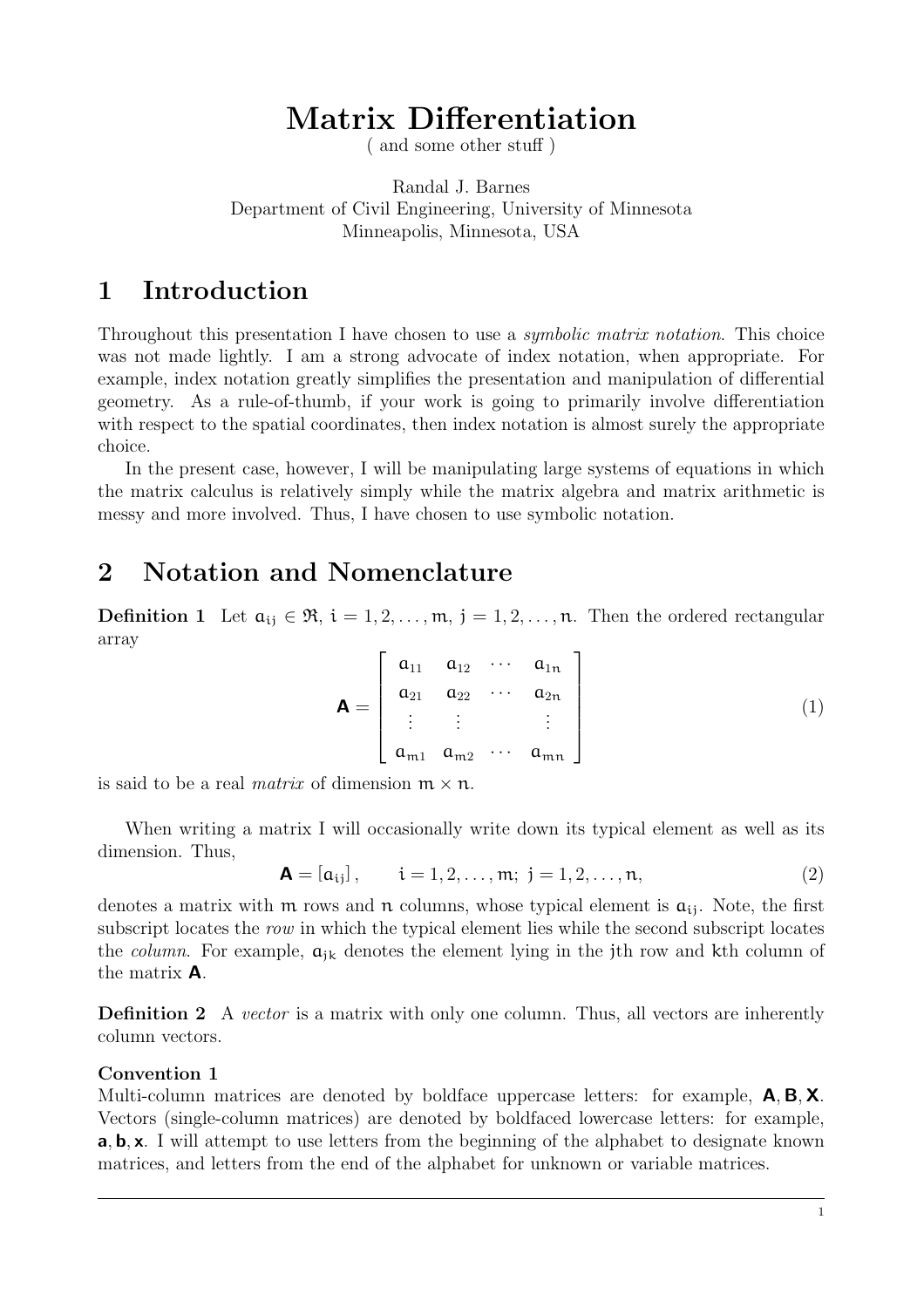### Convention 2

When it is useful to explicitly attach the matrix dimensions to the symbolic notation, I will use an underscript. For example, A  $m \times n$ , indicates a known, multi-column matrix with m rows and n columns.

A superscript  $\mathsf{\Gamma}$  denotes the matrix transpose operation; for example,  $\mathsf{A}^{\mathsf{\Gamma}}$  denotes the transpose of **A**. Similarly, if **A** has an inverse it will be denoted by  $A^{-1}$ . The determinant of **A** will be denoted by either  $|A|$  or  $\det(A)$ . Similarly, the rank of a matrix **A** is denoted by rank( $\mathbf{A}$ ). An identity matrix will be denoted by **I**, and **0** will denote a null matrix.

## 3 Matrix Multiplication

**Definition 3** Let **A** be  $m \times n$ , and **B** be  $n \times p$ , and let the product **AB** be

$$
C = AB
$$
 (3)

then **C** is a  $m \times p$  matrix, with element  $(i, j)$  given by

$$
c_{ij} = \sum_{k=1}^{n} a_{ik} b_{kj} \tag{4}
$$

for all  $i = 1, 2, ..., m$ ,  $j = 1, 2, ..., p$ .

**Proposition 1** Let  $\mathbf{A}$  be  $\mathbf{m} \times \mathbf{n}$ , and  $\mathbf{x}$  be  $\mathbf{n} \times 1$ , then the typical element of the product

$$
z = Ax \tag{5}
$$

*is given by*

$$
z_{i} = \sum_{k=1}^{n} a_{ik} x_{k}
$$
 (6)

*for all*  $i = 1, 2, ..., m$ *. Similarly, let*  $\mathbf{y}$  *be*  $m \times 1$ *, then the typical element of the product* 

$$
\mathbf{z}^{\mathrm{T}} = \mathbf{y}^{\mathrm{T}} \mathbf{A} \tag{7}
$$

*is given by*

$$
z_{i} = \sum_{k=1}^{n} a_{ki} y_{k}
$$
 (8)

*for all*  $i = 1, 2, \ldots, n$ *. Finally, the scalar resulting from the product* 

$$
\alpha = \mathbf{y}^{\mathsf{T}} \mathbf{A} \mathbf{x} \tag{9}
$$

*is given by*

$$
\alpha = \sum_{j=1}^{m} \sum_{k=1}^{n} a_{jk} y_j x_k \tag{10}
$$

Proof*: These are merely direct applications of Definition 3.* q.e.d.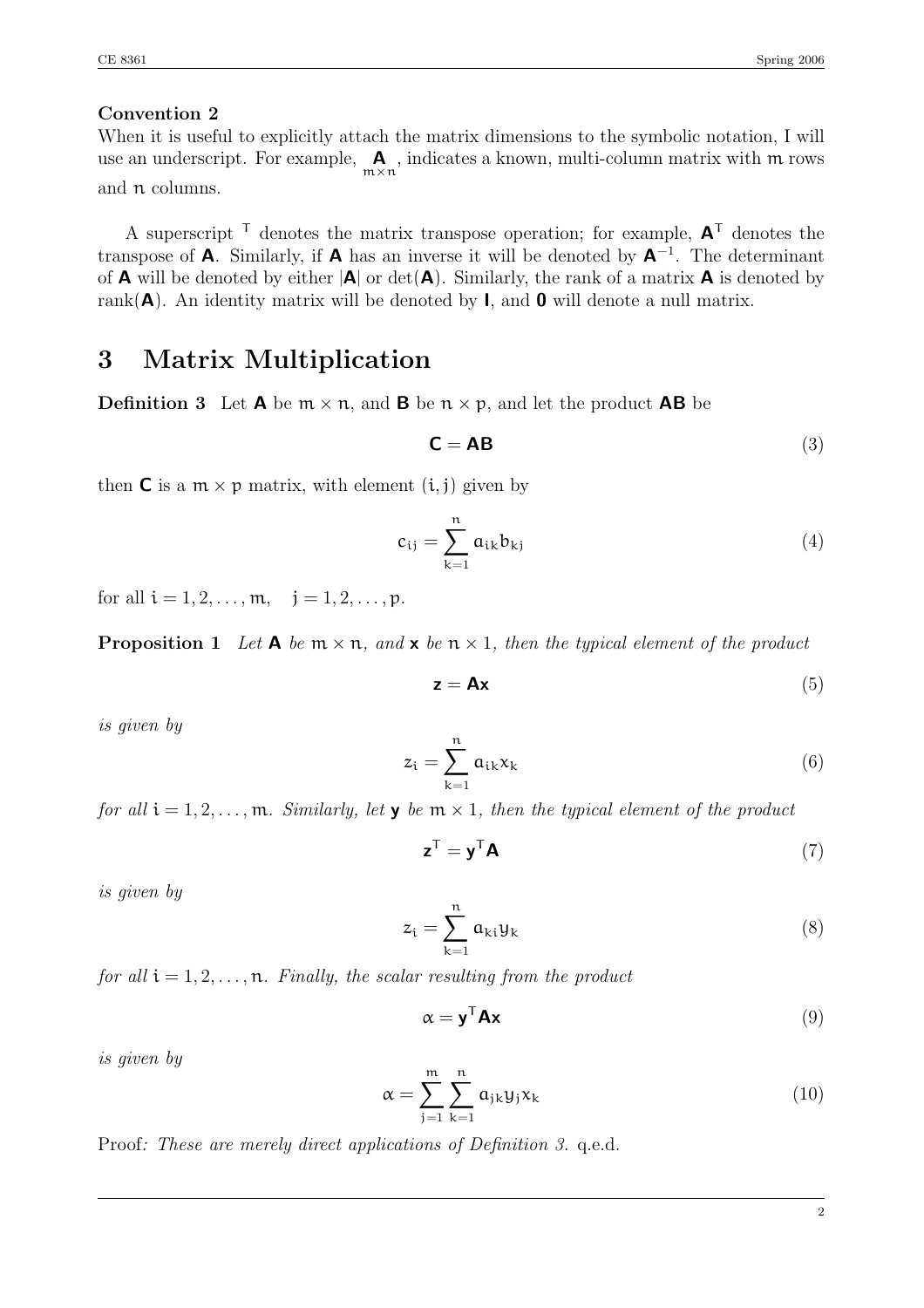**Proposition 2** Let  $\mathbf{A}$  be  $\mathbf{m} \times \mathbf{n}$ , and  $\mathbf{B}$  be  $\mathbf{n} \times \mathbf{p}$ , and let the product  $\mathbf{AB}$  be

$$
C = AB
$$
 (11)

*then*

$$
\mathbf{C}^{\mathsf{T}} = \mathbf{B}^{\mathsf{T}} \mathbf{A}^{\mathsf{T}} \tag{12}
$$

Proof*: The typical element of* C *is given by*

$$
c_{ij} = \sum_{k=1}^{n} a_{ik} b_{kj}
$$
 (13)

*By definition, the typical element of*  $C^T$ *, say*  $d_{ij}$ *, is given by* 

$$
d_{ij} = c_{ji} = \sum_{k=1}^{n} a_{jk} b_{ki}
$$
 (14)

*Hence,*

$$
\mathbf{C}^{\mathsf{T}} = \mathbf{B}^{\mathsf{T}} \mathbf{A}^{\mathsf{T}} \tag{15}
$$

q.e.d.

**Proposition 3** Let  $A$  and  $B$  be  $n \times n$  and invertible matrices. Let the product  $AB$  be given *by*

$$
\mathbf{C} = \mathbf{AB} \tag{16}
$$

*then*

$$
C^{-1} = B^{-1}A^{-1}
$$
 (17)

Proof*:*

$$
CB^{-1}A^{-1} = ABB^{-1}A^{-1} = I
$$
\n(18)

q.e.d.

# 4 Partioned Matrices

Frequently, I will find it convenient to deal with *partitioned matrices* <sup>1</sup>. Such a representation, and the manipulation of this representation, are two of the relative advantages of the symbolic matrix notation.

**Definition 4** Let  $A$  be  $m \times n$  and write

$$
\mathbf{A} = \begin{bmatrix} \mathbf{B} & \mathbf{C} \\ \mathbf{D} & \mathbf{E} \end{bmatrix}
$$
 (19)

where **B** is  $m_1 \times n_1$ , **E** is  $m_2 \times n_2$ , **C** is  $m_1 \times n_2$ , **D** is  $m_2 \times n_1$ ,  $m_1 + m_2 = m$ , and  $n_1 + n_2 = n$ . The above is said to be a *partition* of the matrix A.

<sup>&</sup>lt;sup>1</sup>Much of the material in this section is extracted directly from Dhrymes (1978, Section 2.7).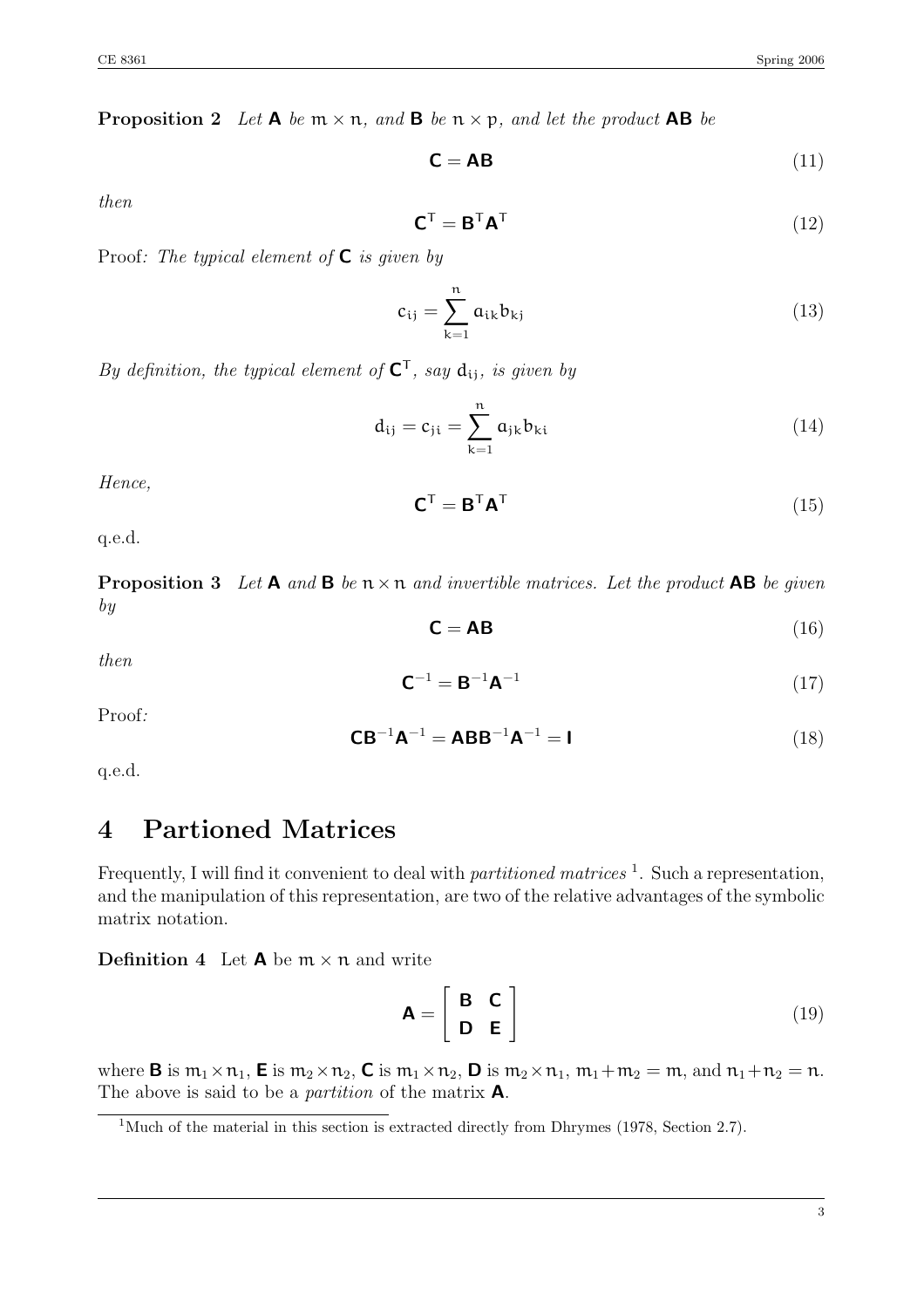Proposition 4 *Let* A *be a square, nonsingular matrix of order* m*. Partition* A *as*

$$
\mathbf{A} = \begin{bmatrix} \mathbf{A}_{11} & \mathbf{A}_{12} \\ \mathbf{A}_{21} & \mathbf{A}_{22} \end{bmatrix}
$$
 (20)

*so that*  $A_{11}$  *is a nonsingular matrix of order*  $m_1$ ,  $A_{22}$  *is a nonsingular matrix of order*  $m_2$ ,  $and m_1 + m_2 = m$ *. Then* 

$$
\mathbf{A}^{-1} = \begin{bmatrix} (\mathbf{A}_{11} - \mathbf{A}_{12} \mathbf{A}_{22}^{-1} \mathbf{A}_{21})^{-1} & -\mathbf{A}_{11}^{-1} \mathbf{A}_{12} (\mathbf{A}_{22} - \mathbf{A}_{21} \mathbf{A}_{11}^{-1} \mathbf{A}_{12})^{-1} \\ -\mathbf{A}_{22}^{-1} \mathbf{A}_{21} (\mathbf{A}_{11} - \mathbf{A}_{12} \mathbf{A}_{22}^{-1} \mathbf{A}_{21})^{-1} & (\mathbf{A}_{22} - \mathbf{A}_{21} \mathbf{A}_{11}^{-1} \mathbf{A}_{12})^{-1} \end{bmatrix}
$$
(21)

Proof*: Direct multiplication of the proposed* A-<sup>1</sup> *and* A *yields*

$$
\mathbf{A}^{-1}\mathbf{A} = \mathbf{I} \tag{22}
$$

q.e.d.

# 5 Matrix Differentiation

In the following discussion I will differentiate matrix quantities with respect to the elements of the referenced matrices. Although no new concept is required to carry out such operations, the element-by-element calculations involve cumbersome manipulations and, thus, it is useful to derive the necessary results and have them readily available <sup>2</sup>.

Convention 3

Let

$$
y = \psi(x),\tag{23}
$$

where  $\mathbf y$  is an m-element vector, and  $\mathbf x$  is an n-element vector. The symbol

$$
\frac{\partial \mathbf{y}}{\partial \mathbf{x}} = \begin{bmatrix} \frac{\partial y_1}{\partial x_1} & \frac{\partial y_1}{\partial x_2} & \cdots & \frac{\partial y_1}{\partial x_n} \\ \frac{\partial y_2}{\partial x_1} & \frac{\partial y_2}{\partial x_2} & \cdots & \frac{\partial y_2}{\partial x_n} \\ \vdots & \vdots & & \vdots \\ \frac{\partial y_m}{\partial x_1} & \frac{\partial y_m}{\partial x_2} & \cdots & \frac{\partial y_m}{\partial x_n} \end{bmatrix}
$$
(24)

will denote the  $m \times n$  matrix of first-order partial derivatives of the transformation from  $x$ to **y**. Such a matrix is called the Jacobian matrix of the transformation  $\psi$ .

Notice that if x is actually a scalar in Convention 3 then the resulting Jacobian matrix is a  $m \times 1$  matrix; that is, a single column (a vector). On the other hand, if **y** is actually a scalar in Convention 3 then the resulting Jacobian matrix is a  $1 \times n$  matrix; that is, a single row (the transpose of a vector).

#### Proposition 5 *Let*

$$
y = Ax \tag{25}
$$

<sup>2</sup>Much of the material in this section is extracted directly from Dhrymes (1978, Section 4.3). The interested reader is directed to this worthy reference to find additional results.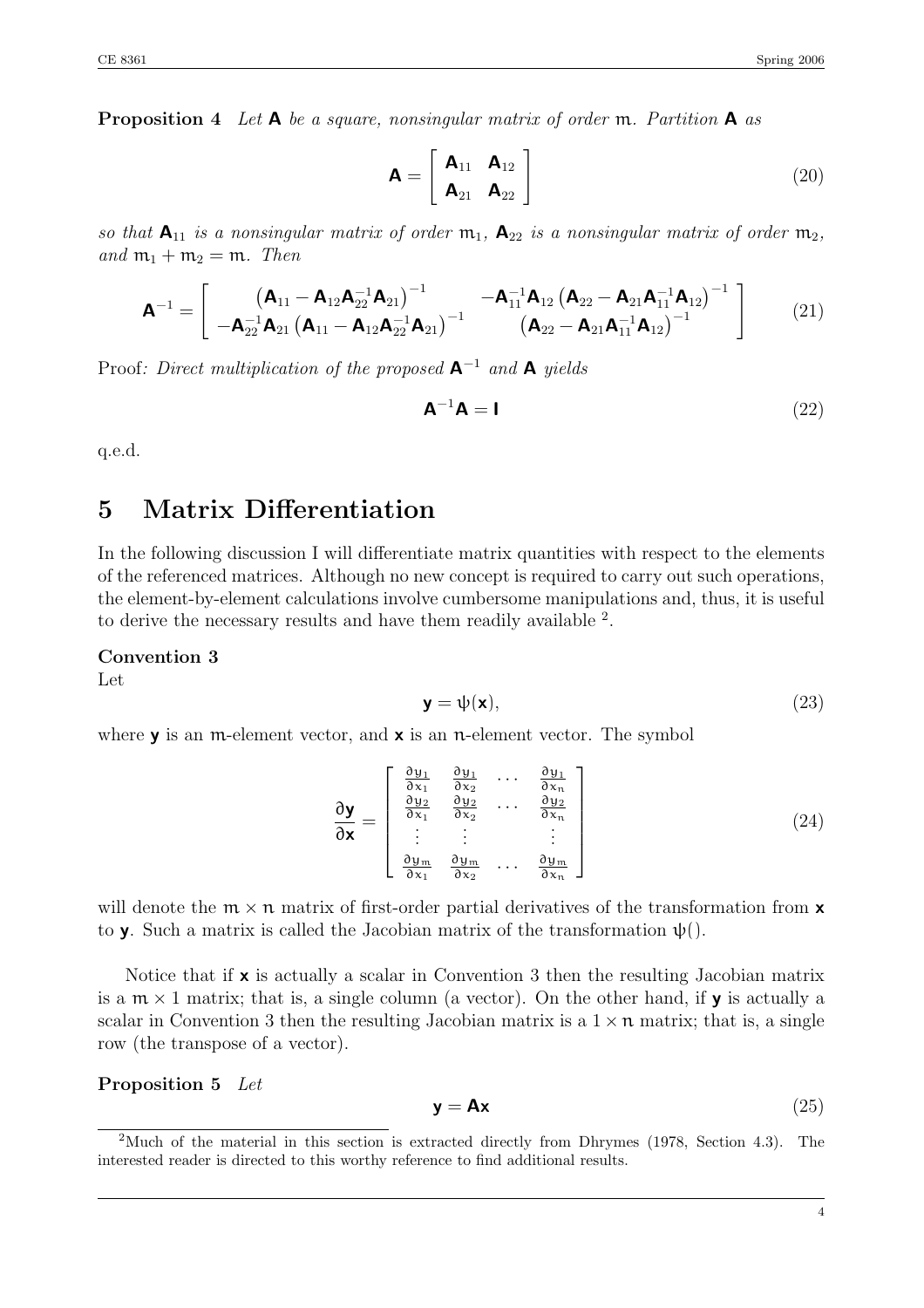*where* **y** *is*  $m \times 1$ *,* **x** *is*  $n \times 1$ *,* **A** *is*  $m \times n$ *, and* **A** *does not depend on* **x***, then* 

$$
\frac{\partial \mathbf{y}}{\partial \mathbf{x}} = \mathbf{A} \tag{26}
$$

Proof*: Since the* i*th element of* y *is given by*

$$
y_i = \sum_{k=1}^{n} a_{ik} x_k
$$
 (27)

*it follows that*

$$
\frac{\partial y_i}{\partial x_j} = a_{ij} \tag{28}
$$

*for all*  $i = 1, 2, ..., m$ ,  $j = 1, 2, ..., n$ *. Hence* 

$$
\frac{\partial \mathbf{y}}{\partial \mathbf{x}} = \mathbf{A} \tag{29}
$$

q.e.d.

#### Proposition 6 *Let*

$$
y = Ax \tag{30}
$$

*where*  $\mathbf{y}$  *is*  $\mathbf{m} \times 1$ ,  $\mathbf{x}$  *is*  $\mathbf{n} \times 1$ ,  $\mathbf{A}$  *is*  $\mathbf{m} \times \mathbf{n}$ , *and*  $\mathbf{A}$  *does not depend on*  $\mathbf{x}$ , *as in Proposition 5. Suppose that* x *is a function of the vector* z*, while* A *is independent of* z*. Then*

$$
\frac{\partial y}{\partial z} = A \frac{\partial x}{\partial z} \tag{31}
$$

Proof*: Since the* i*th element of* y *is given by*

$$
y_i = \sum_{k=1}^{n} a_{ik} x_k
$$
 (32)

*for all*  $i = 1, 2, \ldots, m$ *, it follows that* 

$$
\frac{\partial y_i}{\partial z_j} = \sum_{k=1}^n a_{ik} \frac{\partial x_k}{\partial z_j} \tag{33}
$$

*but the right hand side of the above is simply element*  $(i, j)$  *of*  $A\frac{\partial x}{\partial z}$ *. Hence* 

$$
\frac{\partial y}{\partial z} = \frac{\partial y}{\partial x} \frac{\partial x}{\partial z} = A \frac{\partial x}{\partial z}
$$
(34)

q.e.d.

**Proposition 7** Let the scalar  $\alpha$  be defined by

$$
\alpha = \mathbf{y}^{\mathsf{T}} \mathbf{A} \mathbf{x} \tag{35}
$$

*where* **y** *is*  $m \times 1$ , **x** *is*  $n \times 1$ , **A** *is*  $m \times n$ , *and* **A** *is independent of* **x** *and* **y**, *then* 

$$
\frac{\partial \alpha}{\partial \mathbf{x}} = \mathbf{y}^{\mathsf{T}} \mathbf{A} \tag{36}
$$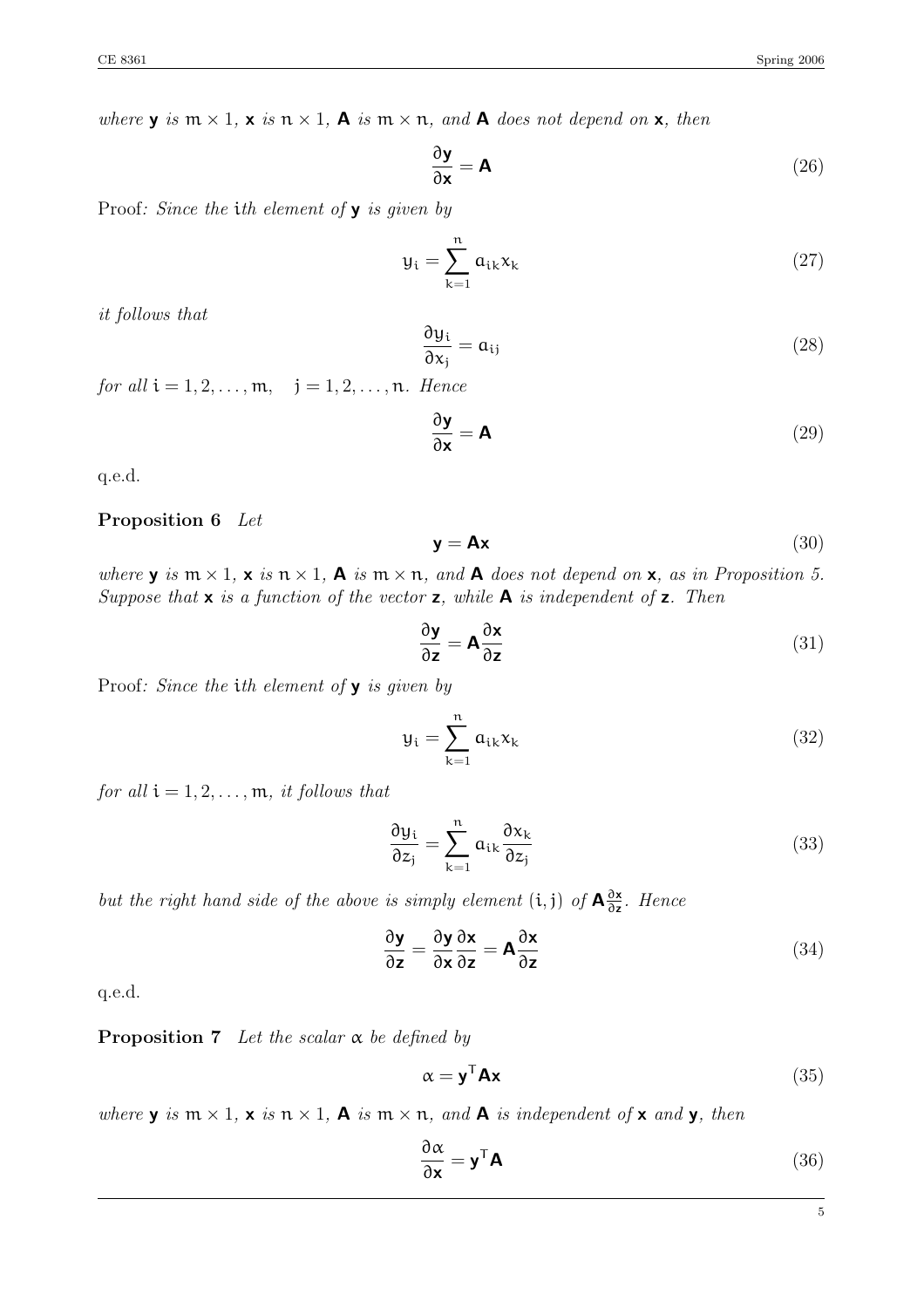*and*

$$
\frac{\partial \alpha}{\partial \mathbf{y}} = \mathbf{x}^{\mathsf{T}} \mathbf{A}^{\mathsf{T}}
$$
 (37)

Proof*: Define*

$$
\mathbf{w}^{\mathsf{T}} = \mathbf{y}^{\mathsf{T}} \mathbf{A} \tag{38}
$$

*and note that*

$$
\alpha = \mathbf{w}^{\mathsf{T}} \mathbf{x} \tag{39}
$$

*Hence, by Proposition 5 we have that*

$$
\frac{\partial \alpha}{\partial \mathbf{x}} = \mathbf{w}^{\mathsf{T}} = \mathbf{y}^{\mathsf{T}} \mathbf{A}
$$
 (40)

*which is the first result. Since*  $\alpha$  *is a scalar, we can write* 

$$
\alpha = \alpha^{\mathsf{T}} = \mathbf{x}^{\mathsf{T}} \mathbf{A}^{\mathsf{T}} \mathbf{y}
$$
(41)

*and applying Proposition 5 as before we obtain*

$$
\frac{\partial \alpha}{\partial \mathbf{y}} = \mathbf{x}^{\mathsf{T}} \mathbf{A}^{\mathsf{T}}
$$
(42)

q.e.d.

**Proposition 8** For the special case in which the scalar  $\alpha$  is given by the quadratic form

$$
\alpha = \mathbf{x}^{\mathsf{T}} \mathbf{A} \mathbf{x} \tag{43}
$$

*where*  $x$  *is*  $n \times 1$ , **A** *is*  $n \times n$ *, and* **A** *does not depend on*  $x$ *, then* 

$$
\frac{\partial \alpha}{\partial \mathbf{x}} = \mathbf{x}^{\mathsf{T}} \left( \mathbf{A} + \mathbf{A}^{\mathsf{T}} \right)
$$
(44)

Proof*: By definition*

$$
\alpha = \sum_{j=1}^{n} \sum_{i=1}^{n} a_{ij} x_i x_j \tag{45}
$$

*Differentiating with respect to the kth element of* x *we have* 

$$
\frac{\partial \alpha}{\partial x_k} = \sum_{j=1}^n a_{kj} x_j + \sum_{i=1}^n a_{ik} x_i
$$
 (46)

*for all*  $k = 1, 2, ..., n$ *, and consequently,* 

$$
\frac{\partial \alpha}{\partial \mathbf{x}} = \mathbf{x}^{\mathsf{T}} \mathbf{A}^{\mathsf{T}} + \mathbf{x}^{\mathsf{T}} \mathbf{A} = \mathbf{x}^{\mathsf{T}} \left( \mathbf{A}^{\mathsf{T}} + \mathbf{A} \right)
$$
(47)

q.e.d.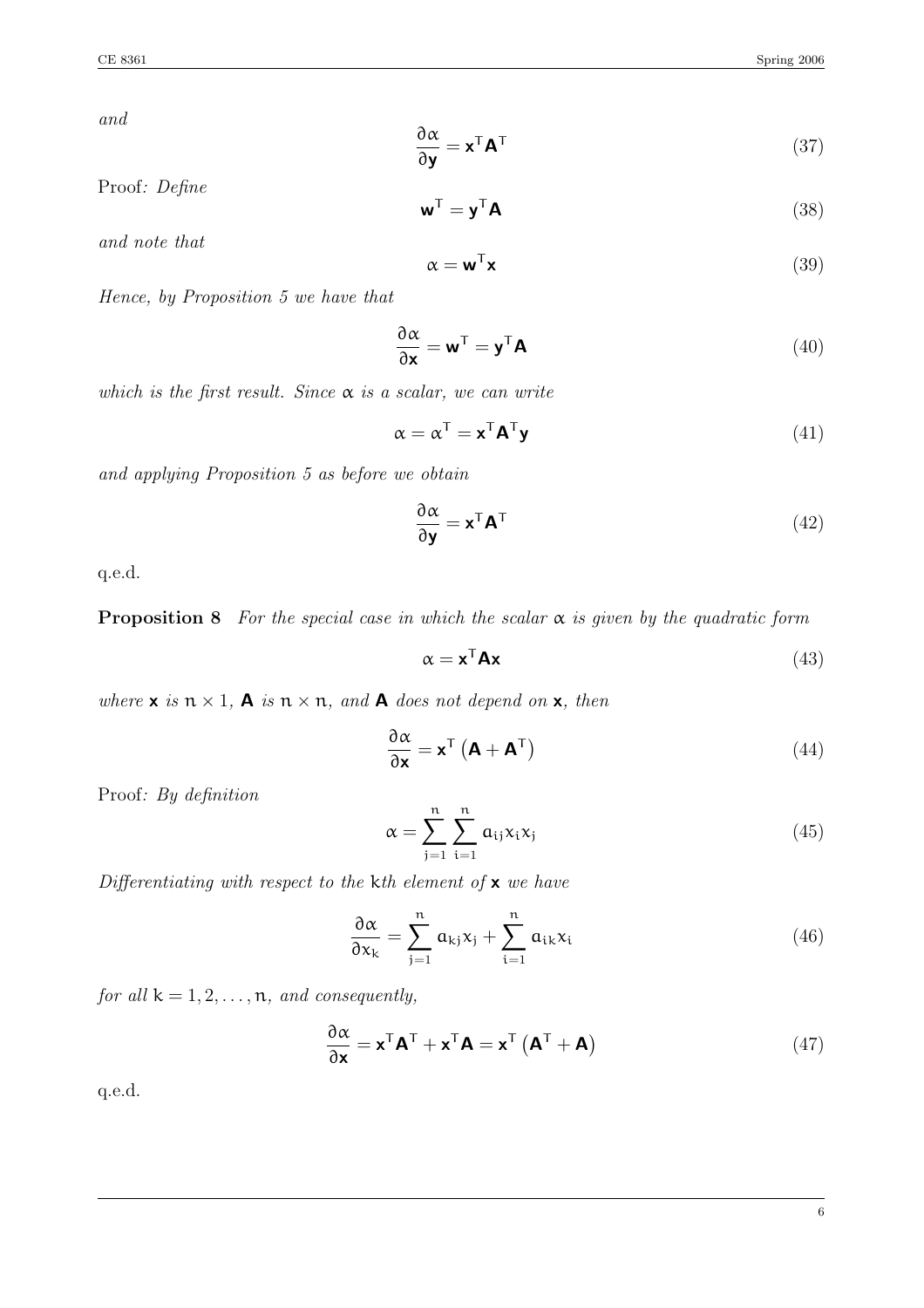Proposition 9 *For the special case where* A *is a symmetric matrix and*

$$
\alpha = \mathbf{x}^{\mathsf{T}} \mathbf{A} \mathbf{x} \tag{48}
$$

*where*  $\times$  *is*  $n \times 1$ *,*  $\mathbf{A}$  *is*  $n \times n$ *, and*  $\mathbf{A}$  *does not depend on*  $\times$ *, then* 

$$
\frac{\partial \alpha}{\partial \mathbf{x}} = 2\mathbf{x}^{\mathsf{T}} \mathbf{A}
$$
 (49)

Proof*: This is an obvious application of Proposition 8.* q.e.d.

**Proposition 10** Let the scalar  $\alpha$  be defined by

$$
\alpha = \mathbf{y}^{\mathsf{T}} \mathbf{x} \tag{50}
$$

*where* **y** *is*  $n \times 1$ , **x** *is*  $n \times 1$ *, and both* **y** *and* **x** *are functions of the vector* **z**. Then

$$
\frac{\partial \alpha}{\partial z} = \mathbf{x}^{\mathsf{T}} \frac{\partial \mathbf{y}}{\partial z} + \mathbf{y}^{\mathsf{T}} \frac{\partial \mathbf{x}}{\partial z}
$$
(51)

Proof*: We have*

$$
\alpha = \sum_{j=1}^{n} x_j y_j \tag{52}
$$

*Differentiating with respect to the kth element of* z *we have* 

$$
\frac{\partial \alpha}{\partial z_k} = \sum_{j=1}^n \left( x_j \frac{\partial y_j}{\partial z_k} + y_j \frac{\partial x_j}{\partial z_k} \right) \tag{53}
$$

*for all*  $k = 1, 2, ..., n$ *, and consequently,* 

$$
\frac{\partial \alpha}{\partial z} = \frac{\partial \alpha}{\partial y} \frac{\partial y}{\partial z} + \frac{\partial \alpha}{\partial x} \frac{\partial x}{\partial z} = \mathbf{x}^{\mathsf{T}} \frac{\partial y}{\partial z} + \mathbf{y}^{\mathsf{T}} \frac{\partial x}{\partial z}
$$
(54)

q.e.d.

**Proposition 11** Let the scalar  $\alpha$  be defined by

$$
\alpha = \mathbf{x}^{\mathsf{T}} \mathbf{x} \tag{55}
$$

*where*  $\times$  *is*  $n \times 1$ *, and*  $\times$  *is a function of the vector*  $\times$ *. Then* 

$$
\frac{\partial \alpha}{\partial z} = 2x^{\mathsf{T}} \frac{\partial x}{\partial z} \tag{56}
$$

Proof*: This is an obvious application of Proposition 10.* q.e.d.

**Proposition 12** Let the scalar  $\alpha$  be defined by

$$
\alpha = \mathbf{y}^{\mathsf{T}} \mathbf{A} \mathbf{x} \tag{57}
$$

*where* **y** *is*  $m \times 1$ , **x** *is*  $n \times 1$ , **A** *is*  $m \times n$ , *and both* **y** *and* **x** *are functions of the vector* **z**, *while* A *does not depend on* z*. Then*

$$
\frac{\partial \alpha}{\partial z} = \mathbf{x}^{\mathsf{T}} \mathbf{A}^{\mathsf{T}} \frac{\partial \mathbf{y}}{\partial z} + \mathbf{y}^{\mathsf{T}} \mathbf{A} \frac{\partial \mathbf{x}}{\partial z}
$$
(58)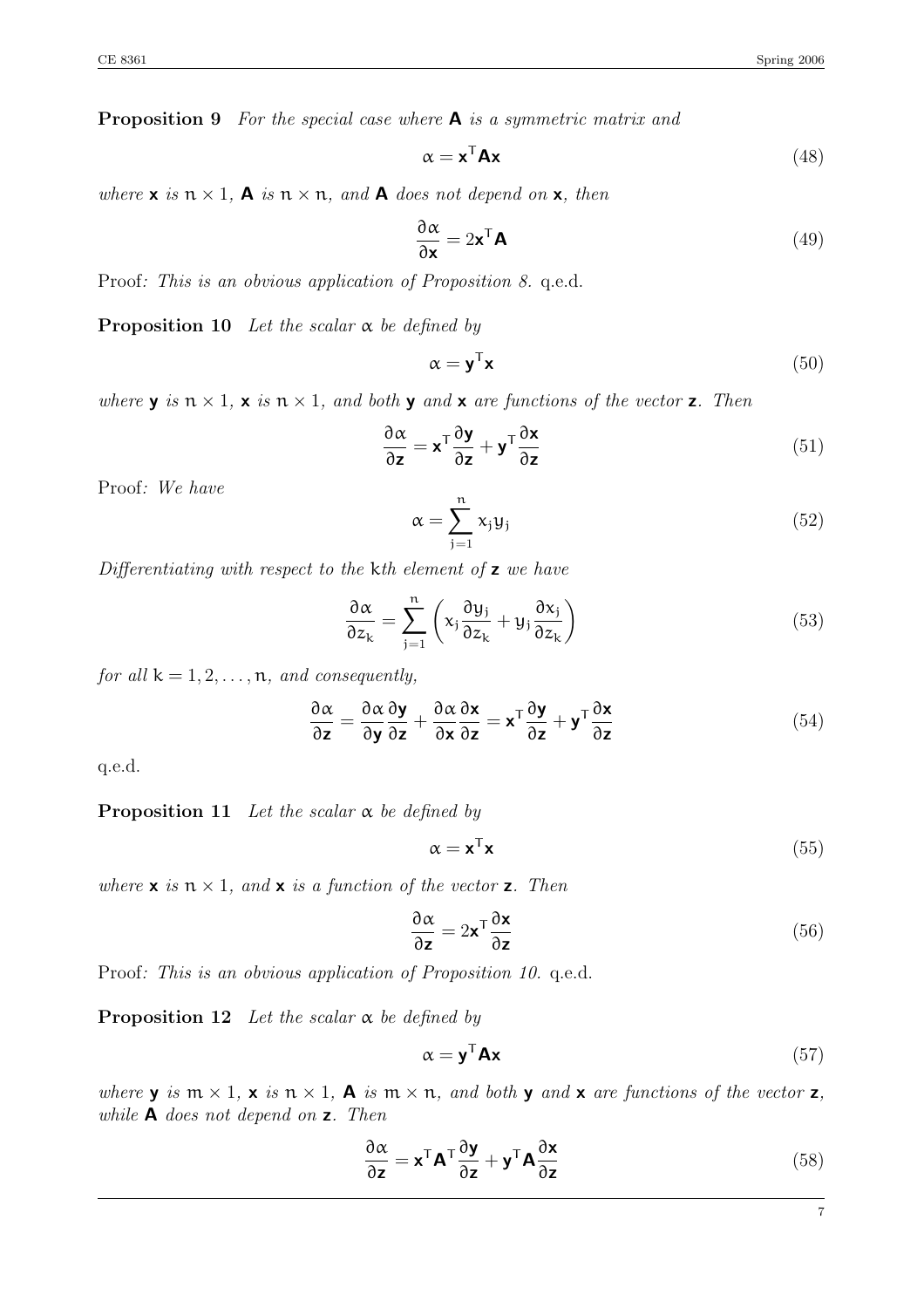Proof*: Define*

$$
\mathbf{w}^{\mathsf{T}} = \mathbf{y}^{\mathsf{T}} \mathbf{A} \tag{59}
$$

*and note that*

$$
\alpha = \mathbf{w}^{\mathsf{T}} \mathbf{x} \tag{60}
$$

*Applying Propositon 10 we have*

$$
\frac{\partial \alpha}{\partial z} = \mathbf{x}^{\mathsf{T}} \frac{\partial \mathbf{w}}{\partial z} + \mathbf{w}^{\mathsf{T}} \frac{\partial \mathbf{x}}{\partial z}
$$
(61)

*Substituting back in for* w *we arrive at*

$$
\frac{\partial \alpha}{\partial z} = \frac{\partial \alpha}{\partial y} \frac{\partial y}{\partial z} + \frac{\partial \alpha}{\partial x} \frac{\partial x}{\partial z} = \mathbf{x}^{\mathsf{T}} \mathbf{A}^{\mathsf{T}} \frac{\partial y}{\partial z} + \mathbf{y}^{\mathsf{T}} \mathbf{A} \frac{\partial x}{\partial z}
$$
(62)

q.e.d.

**Proposition 13** Let the scalar  $\alpha$  be defined by the quadratic form

$$
\alpha = \mathbf{x}^{\mathsf{T}} \mathbf{A} \mathbf{x} \tag{63}
$$

*where*  $\times$  *is*  $n \times 1$ ,  $\mathbf{A}$  *is*  $n \times n$ , and  $\mathbf{x}$  *is a function of the vector*  $\mathbf{z}$ , while  $\mathbf{A}$  does not depend *on* z*. Then*

$$
\frac{\partial \alpha}{\partial z} = \mathbf{x}^{\mathsf{T}} \left( \mathbf{A} + \mathbf{A}^{\mathsf{T}} \right) \frac{\partial \mathbf{x}}{\partial z}
$$
(64)

Proof*: This is an obvious application of Proposition 12.* q.e.d.

Proposition 14 *For the special case where* A *is a symmetric matrix and*

$$
\alpha = \mathbf{x}^{\mathsf{T}} \mathbf{A} \mathbf{x} \tag{65}
$$

*where*  $\times$  *is*  $n \times 1$ ,  $\mathbf{A}$  *is*  $n \times n$ , and  $\mathbf{x}$  *is a function of the vector*  $\mathbf{z}$ , while  $\mathbf{A}$  does not depend *on* z*. Then*

$$
\frac{\partial \alpha}{\partial z} = 2 \mathbf{x}^{\mathsf{T}} \mathbf{A} \frac{\partial \mathbf{x}}{\partial z}
$$
 (66)

Proof*: This is an obvious application of Proposition 13.* q.e.d.

**Definition 5** Let  $\bf{A}$  be a  $m \times n$  matrix whose elements are functions of the scalar parameter  $\alpha$ . Then the derivative of the matrix **A** with respect to the scalar parameter  $\alpha$  is the  $m \times n$ matrix of element-by-element derivatives:

$$
\frac{\partial \mathbf{A}}{\partial \alpha} = \begin{bmatrix} \frac{\partial a_{11}}{\partial \alpha} & \frac{\partial a_{12}}{\partial \alpha} & \cdots & \frac{\partial a_{1n}}{\partial \alpha} \\ \frac{\partial a_{21}}{\partial \alpha} & \frac{\partial a_{22}}{\partial \alpha} & \cdots & \frac{\partial a_{2n}}{\partial \alpha} \\ \vdots & \vdots & & \vdots \\ \frac{\partial a_{m1}}{\partial \alpha} & \frac{\partial a_{m2}}{\partial \alpha} & \cdots & \frac{\partial a_{mn}}{\partial \alpha} \end{bmatrix}
$$
(67)

**Proposition 15** Let  $A$  be a nonsingular,  $m \times m$  matrix whose elements are functions of *the scalar parameter*  $\alpha$ *. Then* 

$$
\frac{\partial \mathbf{A}^{-1}}{\partial \alpha} = -\mathbf{A}^{-1} \frac{\partial \mathbf{A}}{\partial \alpha} \mathbf{A}^{-1}
$$
(68)